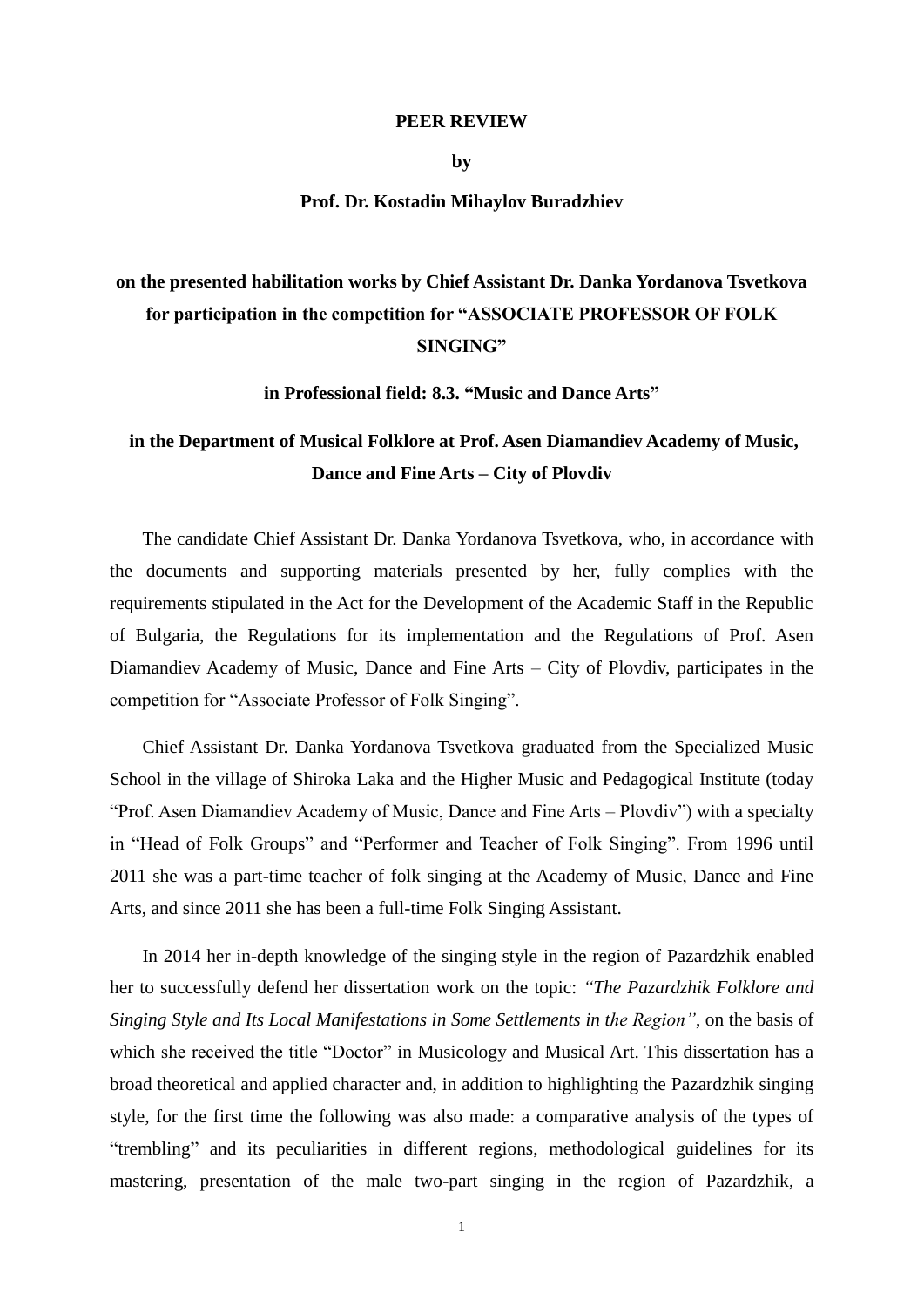comparison of the male singing style in different musical and dialect areas, etc.

Based on her dissertation work, Dr. Tsvetkova published the monograph "Folk Singing in the Pazardzhik Region" (2018) and the studies "Local Manifestation of the Pazardzhik Folklore and Performing Style in the villages of Belovitsa, Lyuben and Dragomir" (2019).

Chief Assistant Dr. Danka Yordanova Tsvetkova is a distinguished vocal educator, teacher and performer of folk songs with a wide repertoire range and extensive professional experience, accumulated over the years as an Artist, Choir Singer and Soloist at the Pazardzhik Ensemble – City of Pazardzhik, an Artist and Choir Singer at a full-time Folk Choir at the Academy of Music, Dance and Fine Arts, a longtime Soloist at the Academic Folk Choir at the Academy of Music, Dance and Fine Arts, a Conductor of the Sliven Ensemble – City of Sliven, a Vocal Educator and Assistant Conductor of the Academic Folk Choir, a Vocal Consultant of the Sedianka Choir from the City of Aarhus, Denmark and the Perunika Choir from Stockholm, Sweden and a teacher of "Folk Singing and Teaching Practice" at the Academy of Music, Dance and Fine Arts – Plovdiv.

Her candidacy for "Associate Professor of Folk Singing" fully complies with the requirements of the Act on Academic Degrees and Titles for Professional field 8.3 Music and Dance Arts. In my opinion, the materials presented in connection with her artistic and teaching activities are the most important ones.

The successes that Chief Assistant Dr. Danka Tsvetkova has on the concert podium are incredibly impressive. Even during her years as a student at the Specialized Music School in the village of Shiroka Laka, she was constantly elected as a Soloist in the choir of the school. She continued her career in the Pazardzhik Ensemble and later in the Academic Folk Choir as its Soloist under the direction of Prof. Vasilka Spasova. After graduating from Higher Music and Pedagogical Institute (today Academy of Music, Dance and Fine Arts), her creative path was connected with the Sliven Ensemble as Conductor of the choir of the Ensemble and its Soloist. At that time I noticed her professional qualities as a Vocal Educator and Conductor, which made me invite her to work with me at the Dobrudzha Ensemble – City of Dobrich, the Chief Artistic Director of which I was then.

Since 1995, Danka Tsvetkova has been a member of the full-time Folk Choir at the Academy of Music, Dance and Fine Arts as a Choir Singer and permanent Performer of solo parties, as well as a Soloist of the Academic Folk Choir with Conductor Prof. Vasilka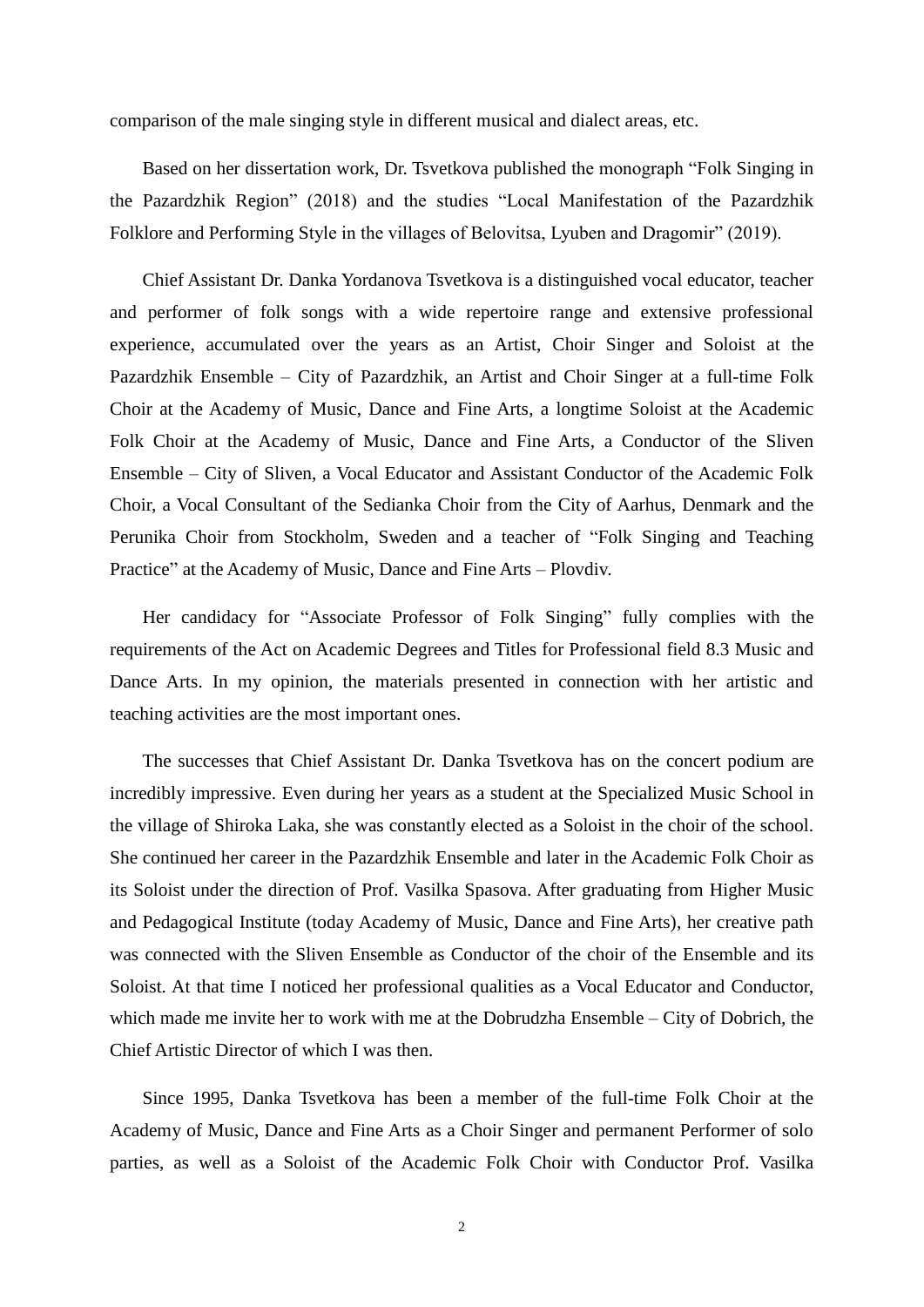Spasova. **Her exceptional qualities as a Performer and her in-depth knowledge of the Pazardzhik, Sofia, Gabrovo and Kyustendil singing styles make her a sought-after Performer for solo parties in a number of choirs from these folklore regions of Bulgaria**.

After 2001, now as a Conductor of the Academic Folk Choir, I once again had the opportunity to be astounded by the professional qualities of Danka Tsvetkova. In 2003, together we created a folk choir at the Plovdiv Military Club, which in 2004 became a champion in the system of the Ministry of Defense, of course, with the help of Tsvetkova's exceptional vocal work. In the fall of 2004, I was entrusted with the leadership of the Academic Folk Choir and I did not hesitate even for a moment about the selection of a vocal teacher (of course, I should also mention the work of Radka Stefanova, who is also a Vocal Educator and Assistant Conductor).

**The successes of the choir from 2005 up to today are largely due to the vocal work of Danka Tsvetkova in terms of the sound and stylistic work of the choral works from different folklore regions. It is no accident that the rehearsals of the choir have been designated as a creative laboratory for the mastering of various choir techniques and singing styles.**

The vocal work with the Academic Folk Choir gives Danka Tsvetkova the opportunity to be noticed and invited as a vocal consultant to choirs from abroad – the Sedianka Choir from Denmark and the Perunika Choir from Sweden, in which she also participates as a Soloist.

Since 2011 Danka Tsvetkova has been teaching master classes in folk singing at Prof. Veselin Stoyanov National School of Arts – City of Ruse.

Chief Assistant Dr. Danka Tsvetkova has a great credit for the professional growth of the folk singer Rositsa Peycheva as her vocal educator during the preparation of the singer's solo album "Dream" containing a repertoire of different folklore areas.

**The concert and recording activity of Danka Tsvetkova is very impressive**. With various choir formations and as a solo performer, she has performed in Bulgaria and in many countries from Europe, Africa and North America, has released a solo album in Frankfurt am Main, has recorded for the Bulgarian National Radio and the Bulgarian National Television and was a Performer and Soloist in the albums of the Academic Folk Choir – "Academic Folk Choir" (Vasilka Spasova – Conductor, GEGA NEW, 2004), "Folk Choir Masterpieces" – works by Krasimir Kyurkchiyski (Kostadin Buradzhiev – Conductor, Stefkos Music, 2007),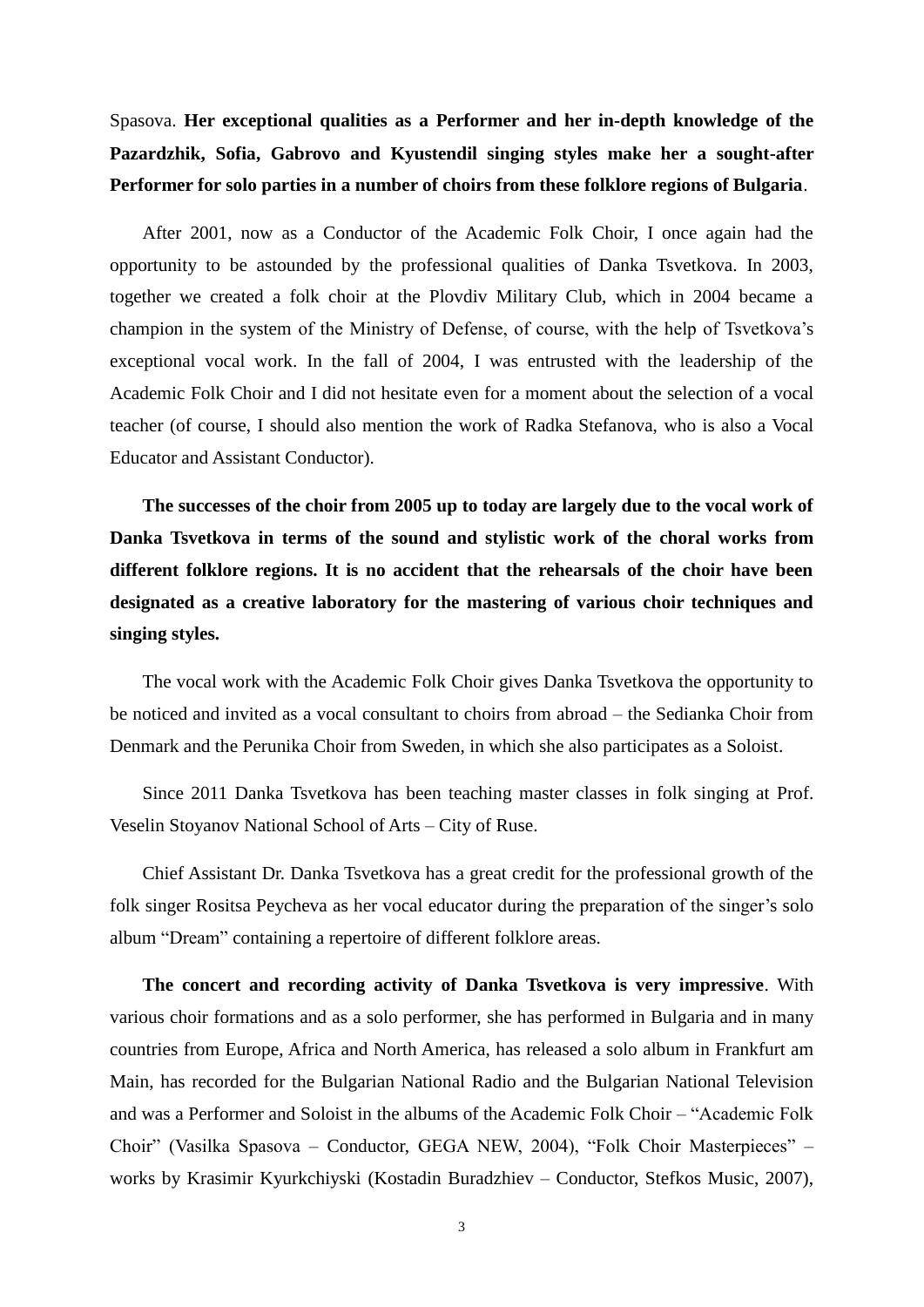"Live in Concert" (Kostadin Buradzhiev – Conductor, Sunrice Marinov, 2011), "The Magic" (Kostadin Buradzhiev – Conductor, Music World, 2015). She has also participated in the following concerts: concerts with the Sedianka Choir (2011-2018), concerts with the Perunika Choir (2011-2012), concerts in Toronto, Canada (2011-2013), concerts with jazz formation in composition – Mario Stanchev (piano), Veselin Koychev (guitar), Vasil Vasilev (shepherd's pipe), Stoyan Yankulov – Stundzhi and Academic Folk Choir (2014, 2018), concerts and competitions in various national and international competitions, and many more.

Danka Tsvetkova's professional experience has been evaluated with the workshops organized in Denmark (annually since 2008), Sweden (2011, 2012, 2017, 2018), at York University, Toronto, Canada (2012), as well as with participations as a jury at national and international folklore competitions.

Chief Assistant Dr. Danka Tsvetkova is an active participant in a number of internal academic projects – preparation of teaching aids, publication of a textbook for students in the specialty "Choreography", implementation of a field study in the villages of Ravnogor, Yavorovo and Iskra with the participation of students, as well as publication of the study materials, all projects related to the activities of the Academic Folk Choir, participation as a mentor in the project "Student Practices", etc.

The great professional experience gained from concert activity and vocal practice successfully translates into **excellent teaching activity**.

The pedagogical successes of Chief Assistant Dr. Danka Tsvetkova are indisputable. In the years of her teaching activity since 1996 (part-time teacher and since 2011 full-time Folk Singing Assistant) she has made a significant contribution to the education of students in the fields of "Performing Arts – Folklore", "Pedagogy of Music Training" and "Folk Groups Conducting". All of them are successful vocal educators at the Shiroka Luka National School of Folklore Arts, the Dobri Hristov National School of Arts – City of Varna, at various music schools, choirs and more.

In addition to the traditional productions of the students in her vocal class, Danka Tsvetkova constantly provokes her graduates with unconventional performances. One of them is the performed folklore-musical theater "Sedenkarski Lakardiy" with songs and folklore texts from different regions of Bulgaria, as well as many other initiatives – performances of authentic repertoire from Shopluka, Pirin and Nedelin two-voice texture (demonstration of the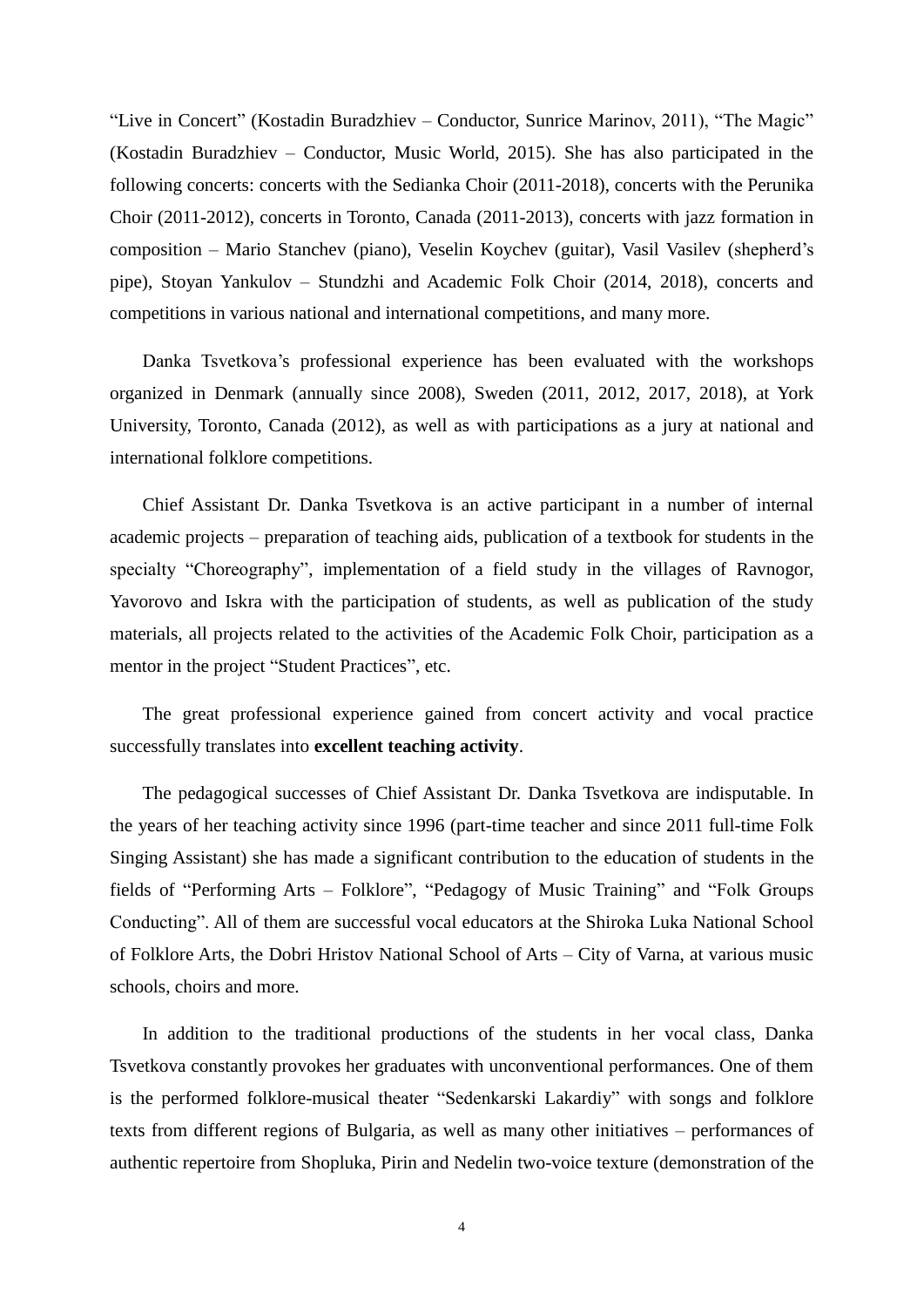excellent pedagogical activity of Chief Assistant Dr. Tsvetkova).

The students in the class of folk singing thought by Chief Assistant Dr. Danka Tsvetkova have won numerous honors and awards from national and international competitions.

**The results achieved in working with students and provoking their attention in order to master and preserve our folklore heritage are an indisputable pedagogical contribution. The problems that have arisen in the teaching of folk singing and the ways of overcoming them are indisputable pedagogical contributions of Chief Assistant Dr. Danka Tsvetkova, placing her among the most prominent vocal educators in the country.**

From the presented habilitation materials it can be seen that Chief Assistant Dr. Danka Tsvetkova has also been actively working on the creation of teaching aids, which are a valuable contribution to the mastering of the musical and folklore dialects, as well as in the field study of the Bulgarian folklore – Collection of solo folk songs with piano accompaniment "A Song Has No Limits" (2006), Collection of authentic folk songs from the region of Pazardzhik (2006), Collection of solo folk songs with piano accompaniment "Folk Songs from Shopluka" (2016), Collection of solo folk songs with piano accompaniment "Where Tears Fell Songs Blossomed" (2018).

Along with the materials for her pedagogical and artistic activity, Chief Assistant Dr. Danka Tsvetkova also presents the monographic work "Male Folklore Performance in Sliven – Known and Unknown".

Male folklore singing in Bulgaria has been poorly researched, specifically about sound production, ornamentation, and so on. The idea for such research is very good, especially since some of the performers have been interviewed during the preparation of the text.

In my review of Dr. Danka Tsvetkova's monograph, I state that "this is a valuable tool for all those who are professionally engaged in the Bulgarian musical folklore", considering that no research has been done on singers (men) from this region, except for the ones mentioned in the dissertation work of Dr. Danislav Kehayov and Yovcho Karaivanov. I also note that the monograph "presents a gallery of 10 iconic performers for the region, who are presented with brief biographical data, an analysis of the manner of singing and notated song samples".

As a first-of-its-kind study of male folk singing in Sliven, it has its undisputed contributions: